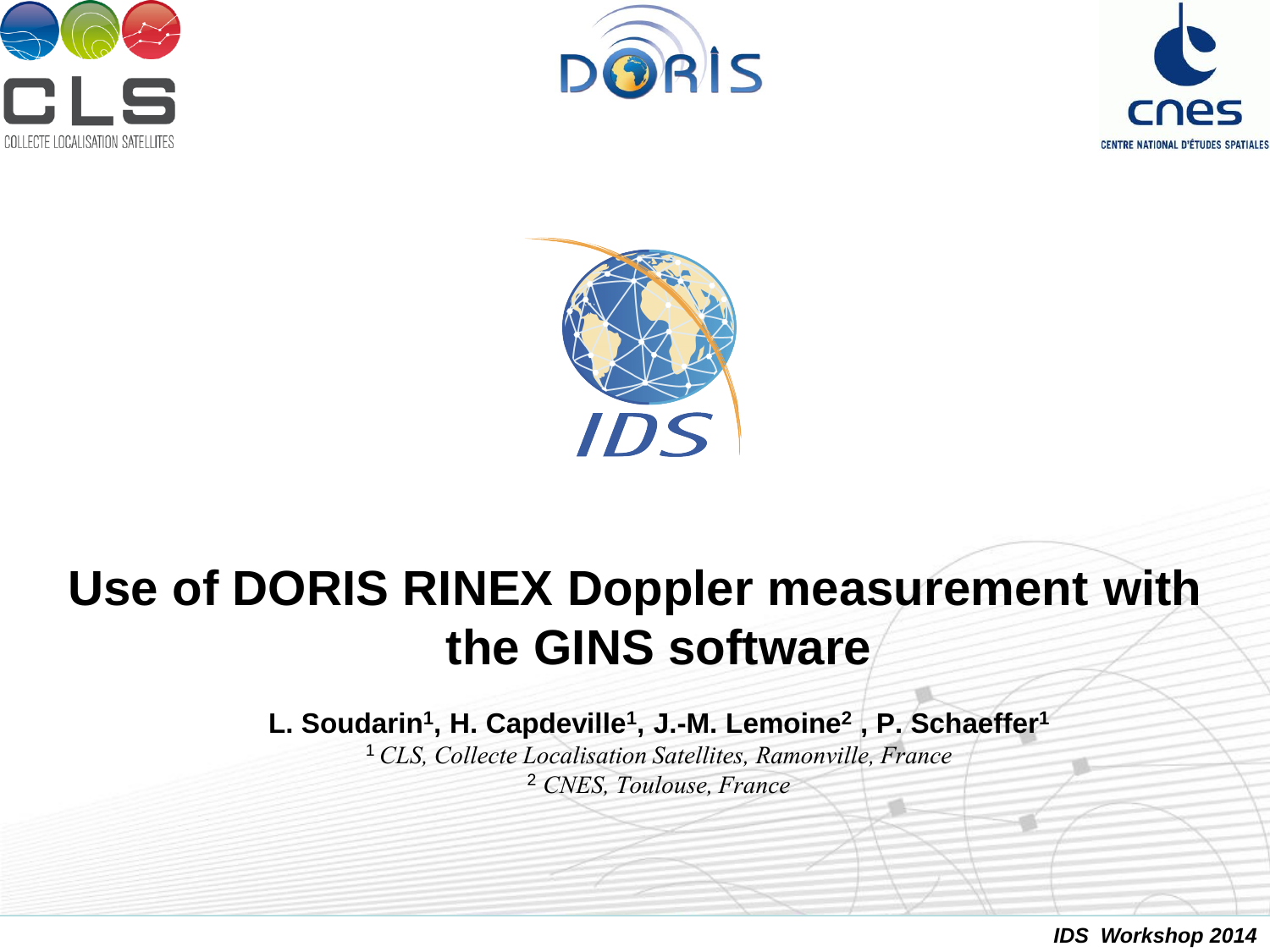

• Some reminders about the RINEX/DORIS files

• Comparison of results obtained from DORIS2.2 and RINEX/DORIS Doppler measurement over 4 months for Jason-2, Hy-2a, Cryosat-2, Saral

• Some results obtained with the upcoming version of the RINEX/DORIS including an improved dating from SSALTO 's component PANDOR

**Conclusion**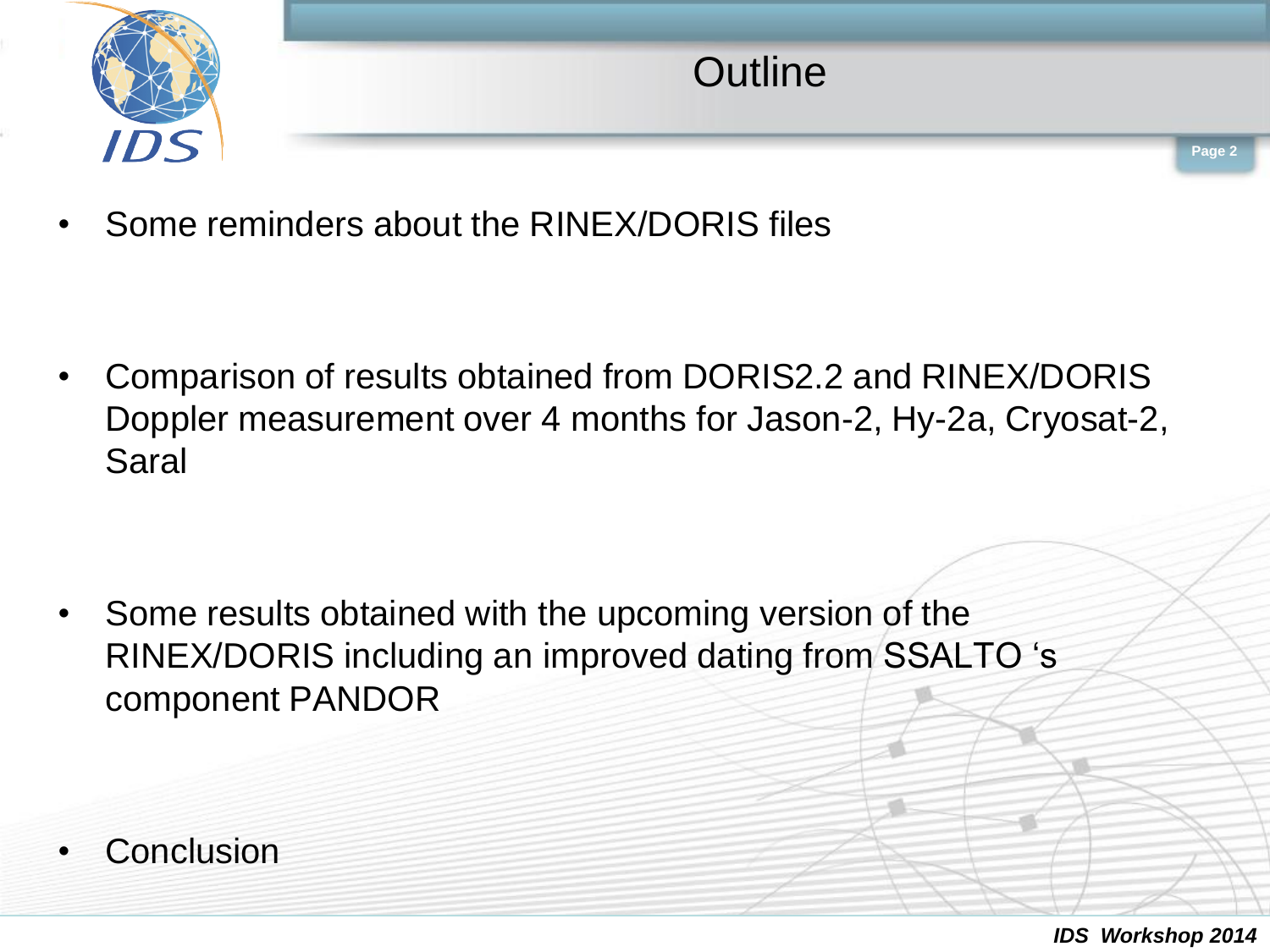

- **Page 3**
- RINEX/DORIS 3.0 is a format derived from the RINEX/GPS format and adapted for the phase and pseudo-range measurements of the DGXX instruments
- RINEX/DORIS 3.0 will be the only format for the DORIS measurements of the next missions: Jason-3, Sentinel-3A,…
- RINEX/DORIS will be soon delivered with a dating computed by the SSALTO component PANDOR (instead of DIODE time tagging)
- A tutorial to help analysists to use RINEX/DORIS is in progress including:
- Description of the RINEX/DORIS content based on an example *(new document)*
- Reminder of data archive, naming conventions
- List of related technical notes, publications and presentations
- GINS routines to read RINEX files provided by J.M. Lemoine (CNES/GRGS) Soon on IDS web site: **[http://ids-doris.org](http://ids-doris.org/)**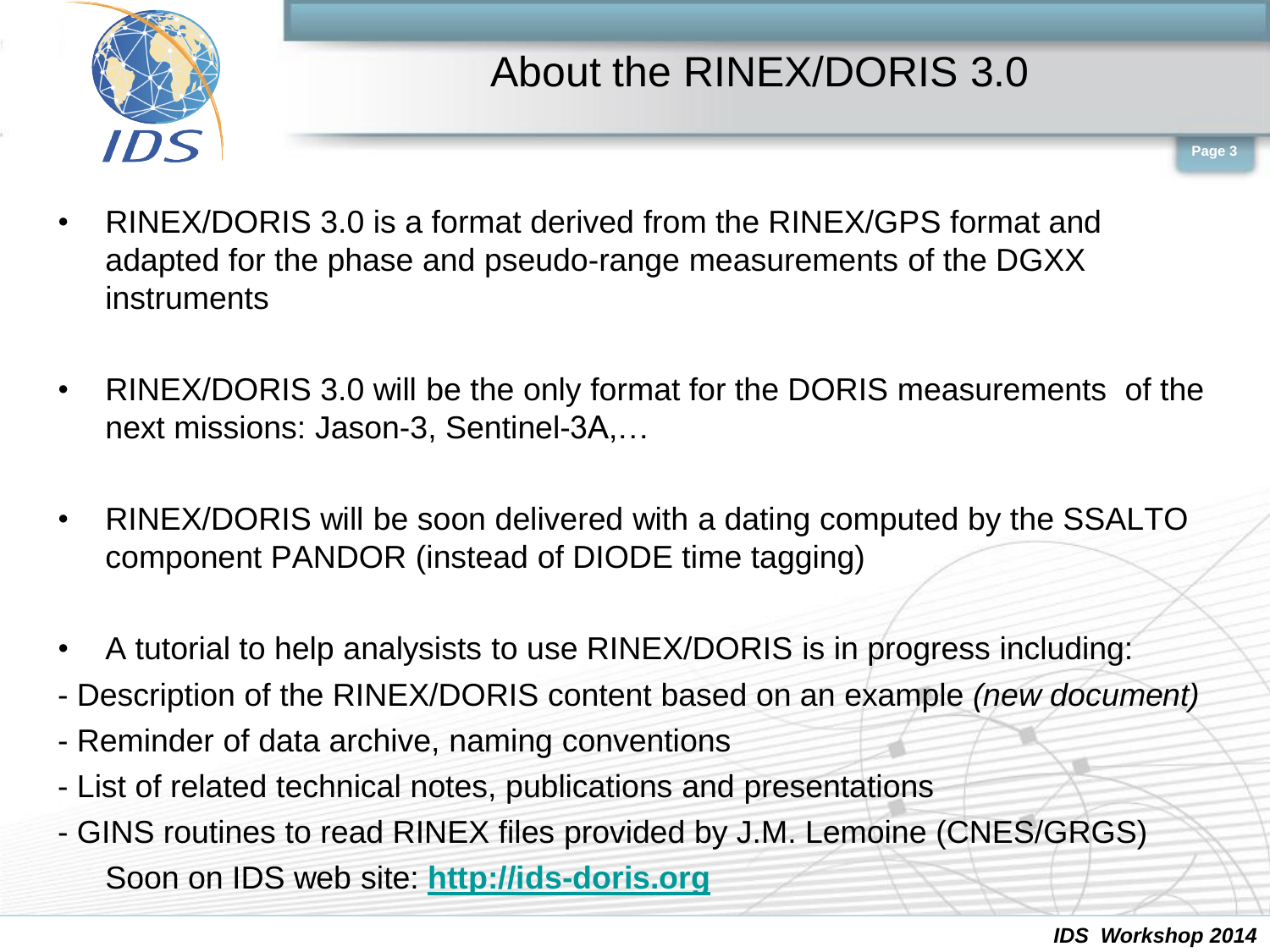

# RINEX/DORIS processing at CNES/CLS AC

**Page 4**

*IDS Workshop 2008 -* **GINS software evolutions for the Jason-2 data processing: RINEX and DORIS 2.2 formats** (L. Soudarin)

-conversion of DORIS/RINEX phase measurements into cycle numbers to be processed as Doppler measurements

- -orbit results with 1 day of Jason-2 data: comparison RINEX/DORIS and DORIS2.2 Doppler measurement
- $\rightarrow$  same orbit residual WRMS
- $\rightarrow$  35 cm along–track differences but electronic propagation delay not taken into account; this led to a correction of the files and a new delivery to DCs.

*IDS Workshop 2012 -* **Implementation and use of the DORIS RINEX phase measurement in the GINS software** (J.M. Lemoine)

- DORIS2.2 and RINEX/DORIS Doppler measurement + RINEX/DORIS ambiguous phase measurement
- -results with 3 weeks of Jason-2, Hy-2a, Cryosat-2 data
- $\rightarrow$  DORIS phase measurement results seemed too good to be true
- $\rightarrow$  Scale factor differences between DORIS2.2 and RINEX/DORIS Doppler measurement: ~20 mm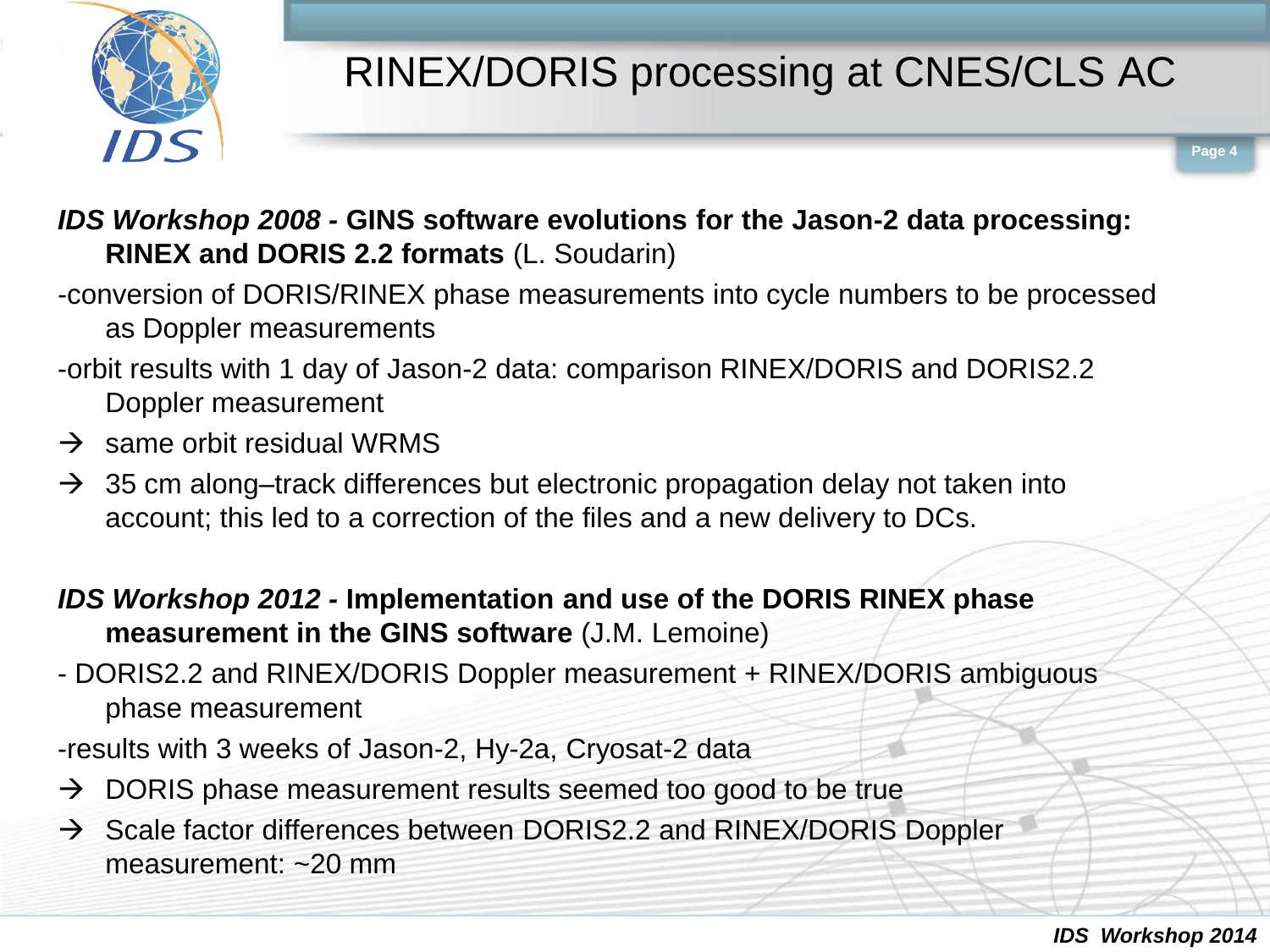

## This study: DORIS2.2 vs RINEX/DORIS 3.0

Question: is the scale factor difference confirmed over a longer period?

For this study, we analyzed Cryosat-2, Jason-2, Hy-2A and Saral data over a 4 months period from September to December 2013 (17 weeks) with 3.5-day arcs and a cut-off angle of 12°

We consider 2 cases :

- DORIS2.2 Doppler measurement
- RINEX/DORIS 3.0 phase measurement converted to Doppler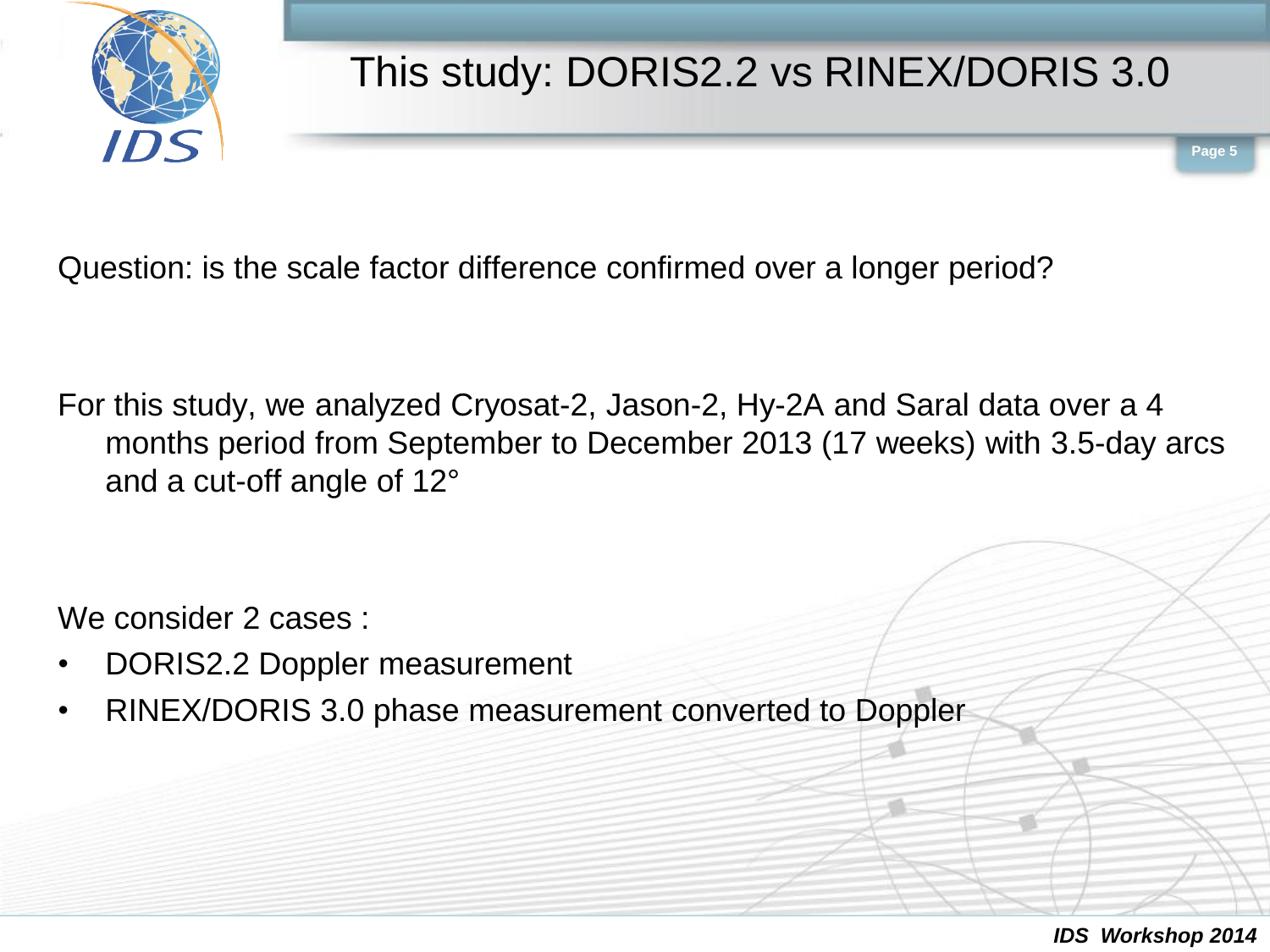

### Mean of WRMS residuals for the Doppler computations 34 arcs, 8 arcs with important residuals excluded for SARAL

#### **Orbit residuals WRMS + data used (+% edited data)**

| <b>satellite</b> | <b>DORIS2.2</b> |             | <b>RINEX/DORIS</b> |             |
|------------------|-----------------|-------------|--------------------|-------------|
| Cryosat-2        | $0.352$ mm/s    | 29172 (39%) | $0.364$ mm/s       | 30610 (38%) |
| $HY-2A$          | $0.331$ mm/s    | 37517 (35%) | $0.339$ mm/s       | 39332 (34%) |
| Jason-2          | $0.322$ mm/s    | 54828 (32%) | $0.327$ mm/s       | 58326 (32%) |
| <b>Saral</b>     | $0.345$ mm/s    | 30816 (42%) | $0.383$ mm/s       | 31647 (50%) |

 $\rightarrow$  Higher residuals with DORIS/RINEX but more data; same % of edited data  $\rightarrow$  Saral data processing still to be improved

*IDS Workshop 2014*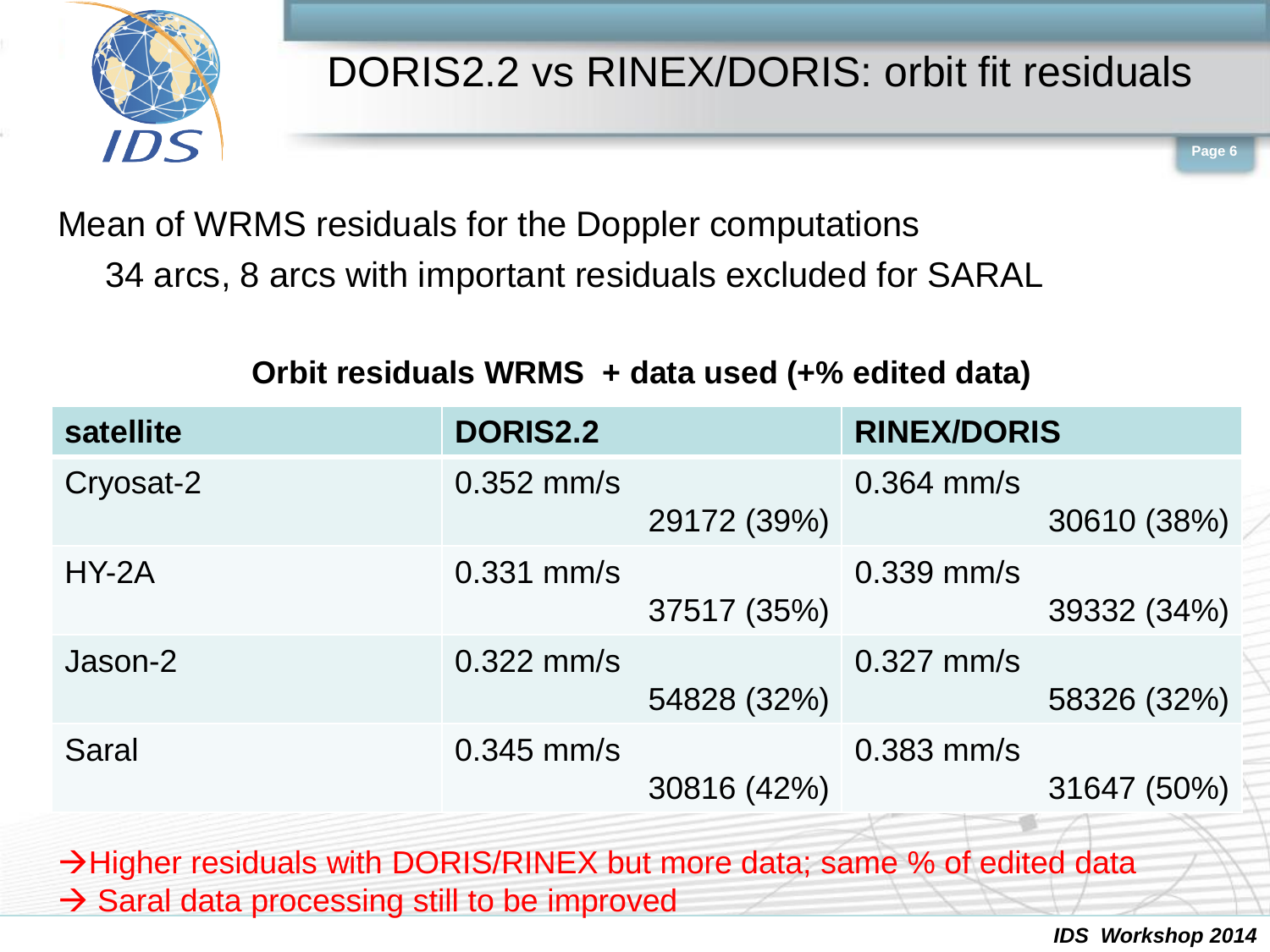

Mean of orbit differences arc by arc (RINEX –DORIS2.2) (8 arcs with important residuals excluded for SARAL)

|               | Bias (mm) |     |                     | Std Dev (mm) |     |                              |     |
|---------------|-----------|-----|---------------------|--------------|-----|------------------------------|-----|
| satellite     | Radial    |     | Cross-Tr   Along-Tr | Radial       |     | Cross-Tr   Along-Tr   3D-RMS |     |
| $ Cryosat-2 $ | 0,0       | 0,0 | $-16,5$             | 1,0          | 1,9 | 6,1                          | 6,5 |
| $HY-2A$       | 0,0       | 0,0 | $-11,9$             | 1,1          | 2,7 | 6,4                          | 7,3 |
| Jason-2       | 0,0       | 0,0 | $-4,0$              | 1,5          | 4,9 | 5,0                          | 7,8 |
| <b>Saral</b>  | 0,0       | 0,0 | $-10,3$             | 1,2          | 2,8 | 6,9                          | 7,7 |

 $\rightarrow$  Bias along-track of about 1 cm; coherent with the precision of DIODE time tagging  $(-1.10<sup>-6</sup>$  s rms)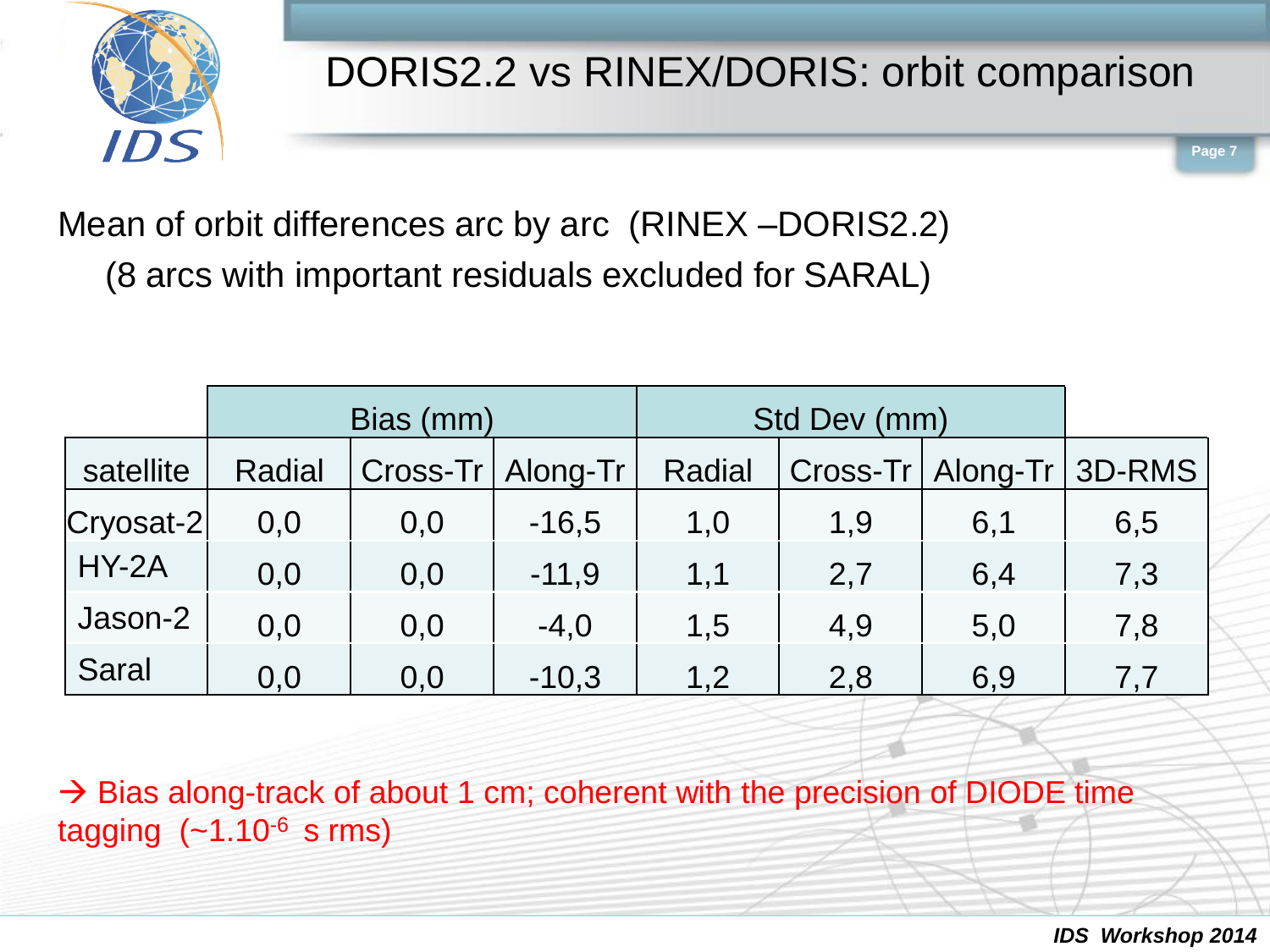

- DORIS 2.2 and RINEX multi-satellite solutions (Ja2+Cs2+H2a+Srl)
- Comparison to ITRF2008

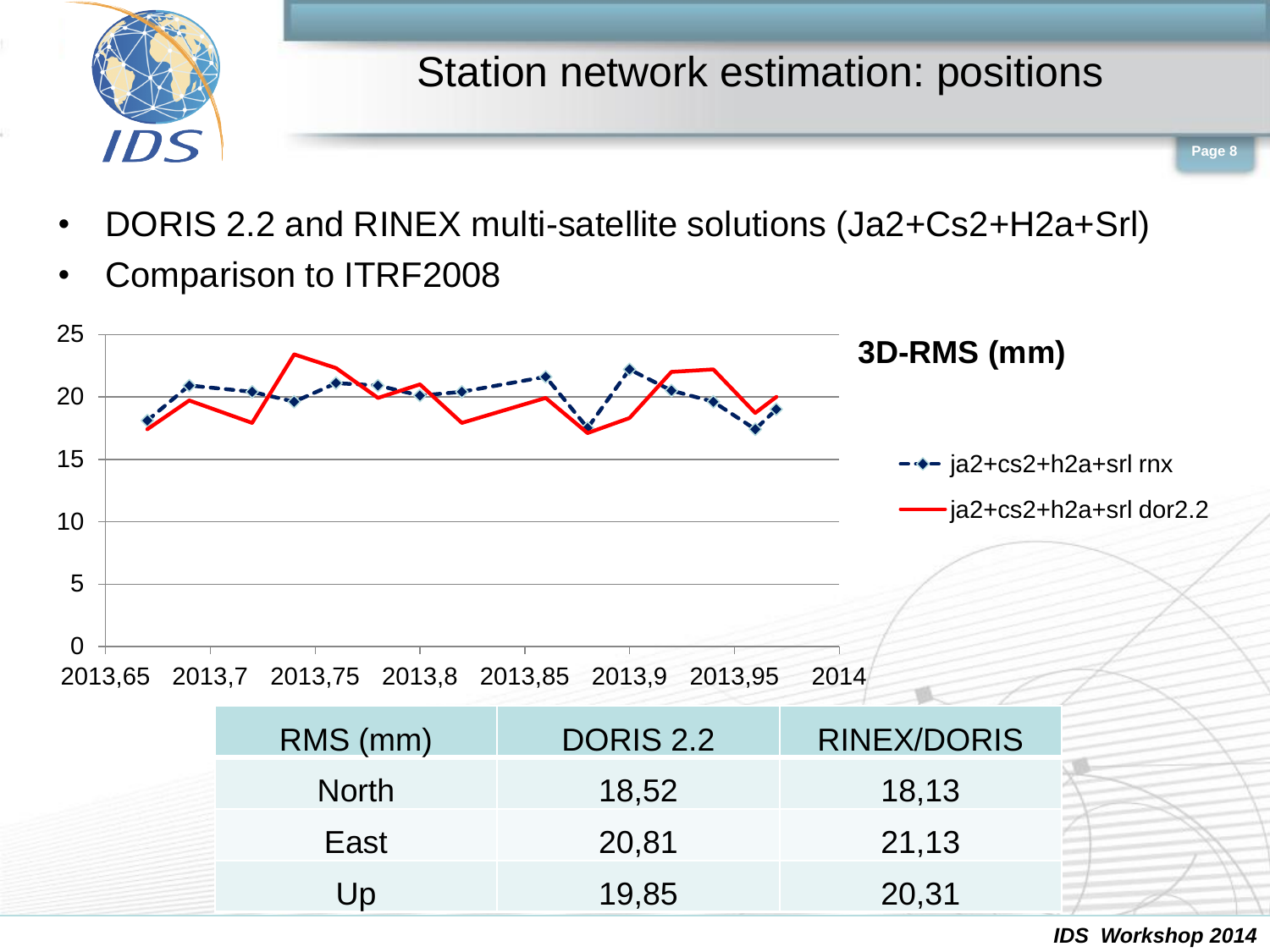

## Station network estimation: scale factor

**Page 9**

- DORIS 2.2 and RINEX multi-satellite solutions (Ja2+Cs2+H2a+Srl)
- Comparison to ITRF2008



DORIS2.2 : +1.93 ppb DORIS/RINEX: +4.16 ppb

#### $\rightarrow$  Larger scale with DORIS/RINEX

 $\rightarrow$  Scale difference  $\sim$  +2,2 ppb i.e.  $\sim$  +14 mm (a bit less than obtained by JM Lemoine)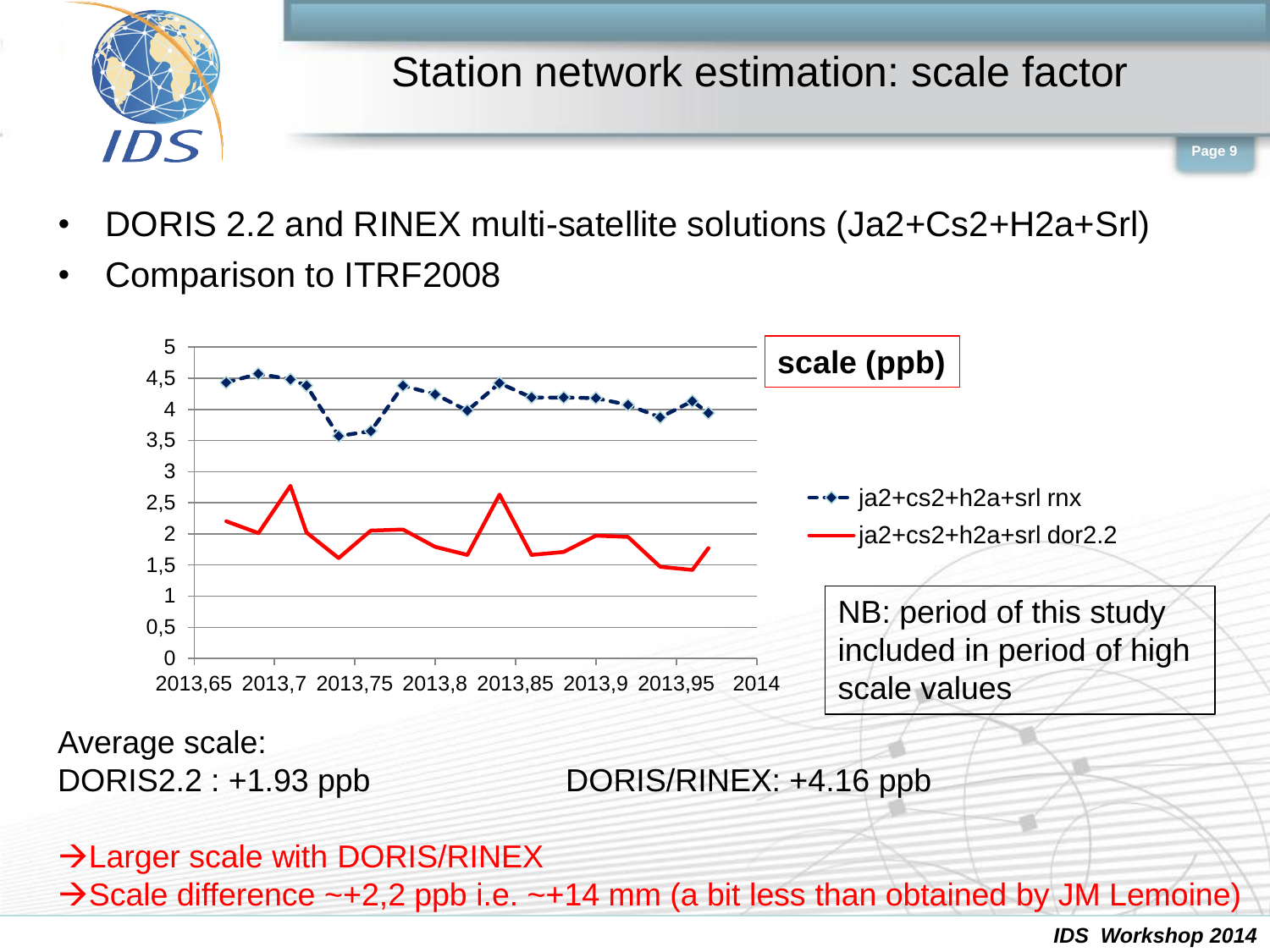

Station network estimation: scale factor by satellite

**Page 10**

- Single-satellite solutions: DORIS 2.2, RINEX
- Comparison to ITRF2008

| scale (ppb) | <b>satellite</b> | <b>DORIS2.2</b> | <b>RINEX/DORIS</b> |
|-------------|------------------|-----------------|--------------------|
|             | Cryosat-2        | $+0.40$ ppb     | $+1.21$ ppb        |
|             | $HY-2A$          | $+0.89$ ppb     | $+1.93$ ppb        |
|             | Jason-2          | $+0.46$ ppb     | $+1.08$ ppb        |
|             | <b>Saral</b>     | $+0.62$ ppb     | $+1.80$ ppb        |

Single-satellite solutions show smaller scales that the multi-satellite combination  $\rightarrow$  Scale difference: < 1.2 ppb ( $\sim$ 8 mm)

More investigations needed.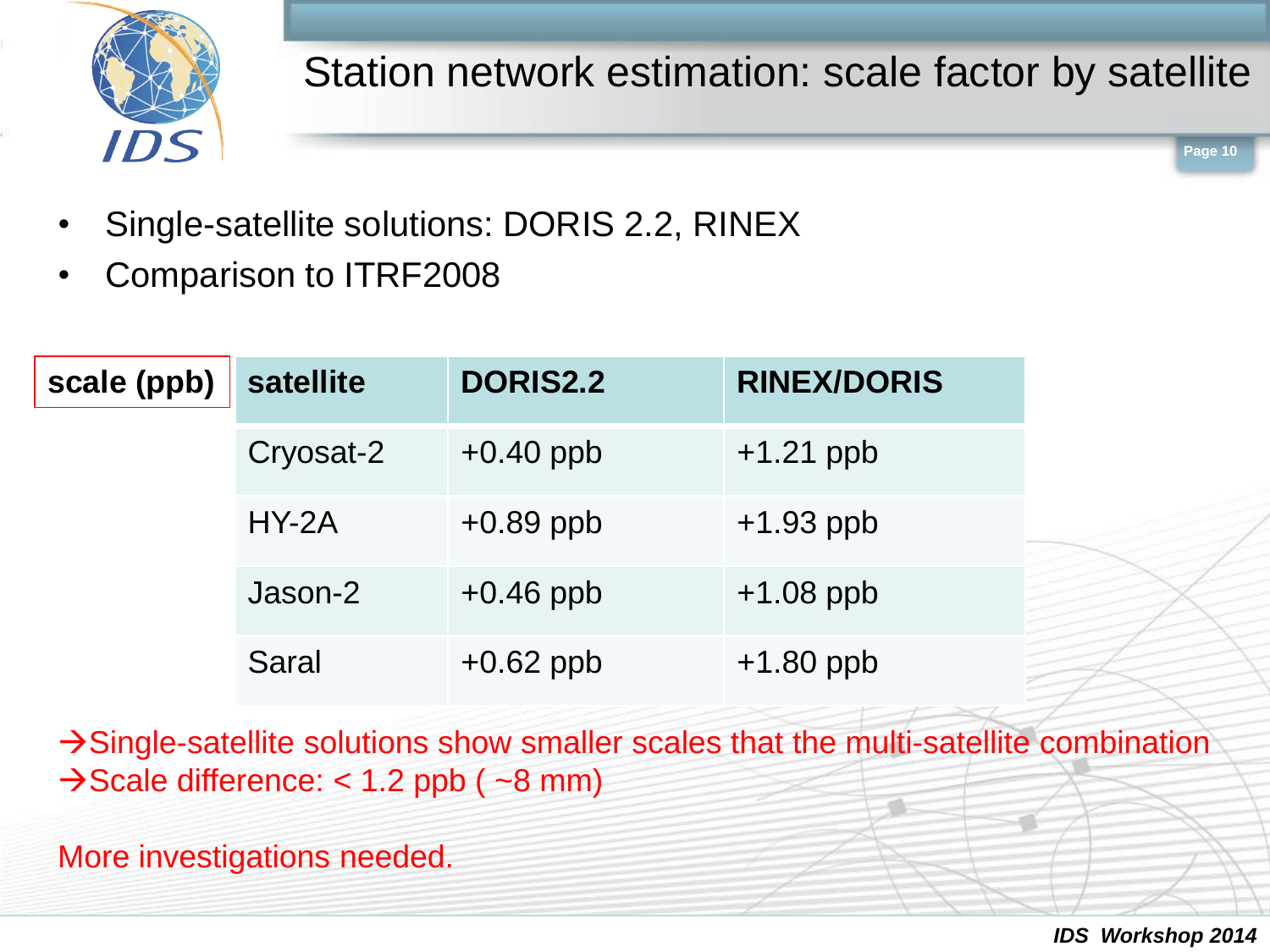

WRMS (mm/s) Cryosat-2 Jason-2 Hy2a

RINEX/PANDOR 0,363 0,330 0,344

DORIS2.2 0,350 0,321 0,330

RINEX 0,357 0,326 0,338

## RINEX/DORIS 3.0 PANDOR: Orbit residuals



*IDS Workshop 2014*

 $\rightarrow$  orbit residuals larger for RINEX/PANDOR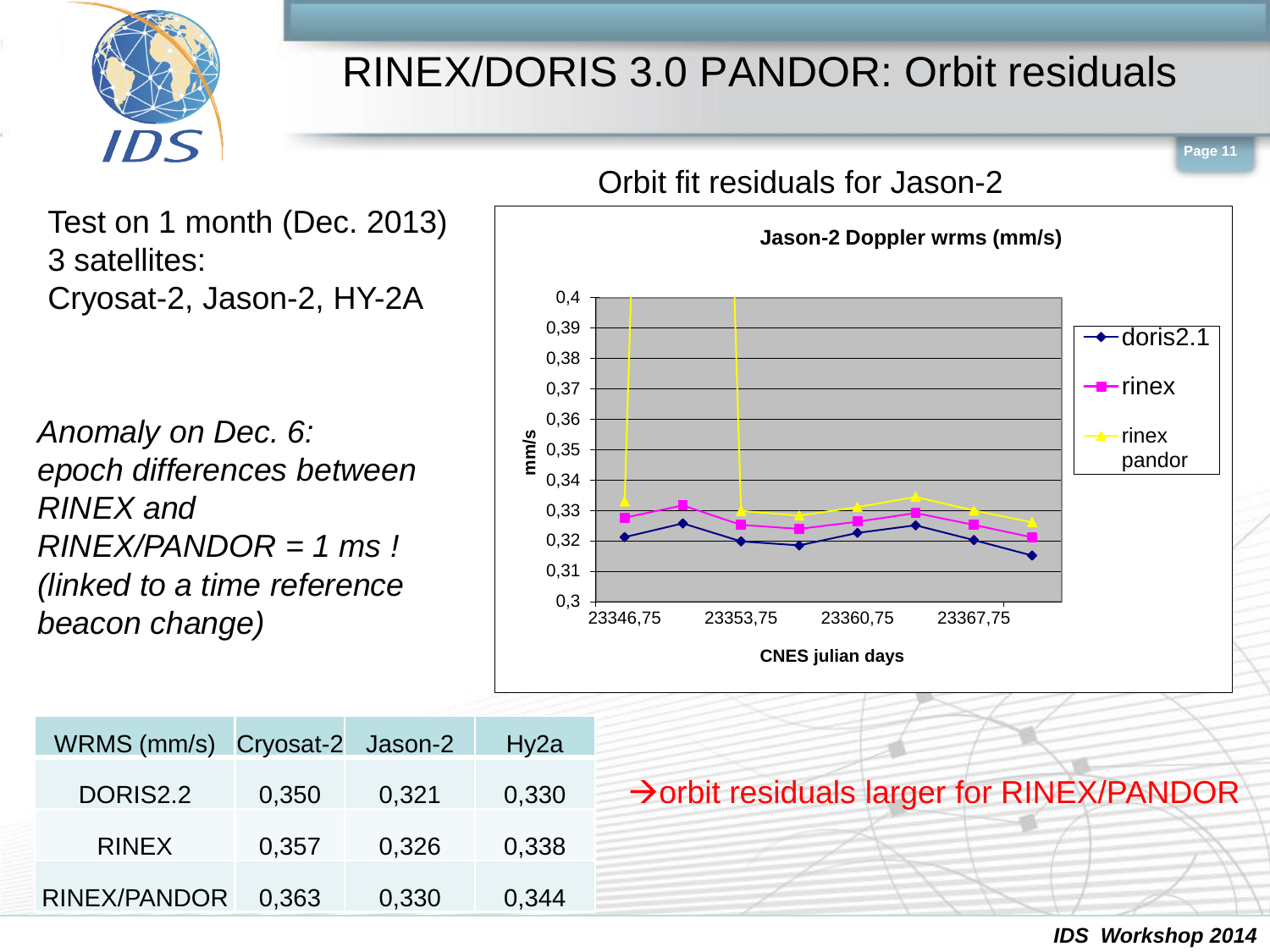

**Page 12**

#### Mean of orbit differences arc by arc

|                                | Bias (mm)    |        |        | Std Dev (mm)      |        |     |                          |     |
|--------------------------------|--------------|--------|--------|-------------------|--------|-----|--------------------------|-----|
|                                | satellite    | Radial |        | Cross-Tr Along-Tr | Radial |     | Cross-Tr Along-Tr 3D-RMS |     |
| RINEX/PAN<br>DOR –<br>DORIS2.2 | Cryosat-2    | 0,0    | 0,0    | $-8,6$            | 0,3    | 0,7 | 1,5                      | 1,7 |
|                                | <b>HY-2A</b> | 0,0    | 0,0    | $-4,8$            | 0,6    | 1,2 | 2,1                      | 2,7 |
|                                | Jason-2      | 0,0    | 0,0    | $-0,6$            | 0,8    | 1,8 | 1,7                      | 2,7 |
| RINEX-<br>DORIS2.2             | Cryosat-2    | 0,0    | 0,0    | $-17,2$           | 0,9    | 1,9 | 6,2                      | 6,7 |
|                                | $HY-2A$      | 0,0    | $-0,1$ | $-9,6$            | 1,2    | 2,2 | 6,6                      | 7,3 |
|                                | Jason-2      | 0,0    | 0,0    | $-1,5$            | 1,1    | 2,5 | 3,1                      | 4,3 |

better agreement between DORIS2.2 and RINEX/PANDOR orbits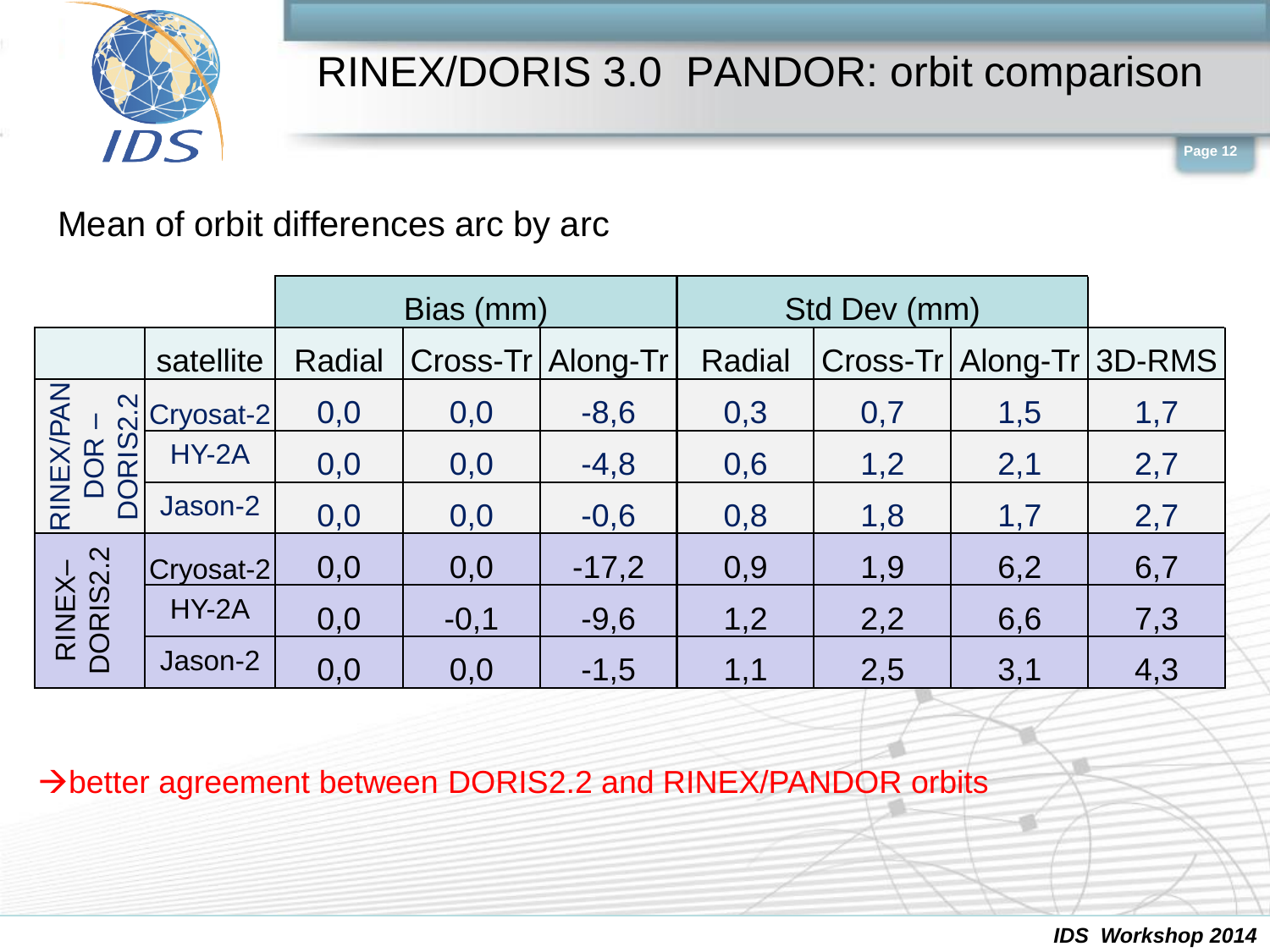

## **Conclusions**

• When the DORIS/RINEX measurements are processed as Doppler measurements, the results are similar to those of DORIS2.2 measurements, except for the scale factor. Is it observed by other Analysis Centers?

• PANDOR time tagging: orbit residuals larger than with current DORIS/RINEX, but orbit differences smaller wrt DORIS2.2; (scale factor not investigated yet)

• Some anomalies detected in RINEX files. Maybe others are hidden. They will be detected only if the data are used.

*IDS Workshop 2014*